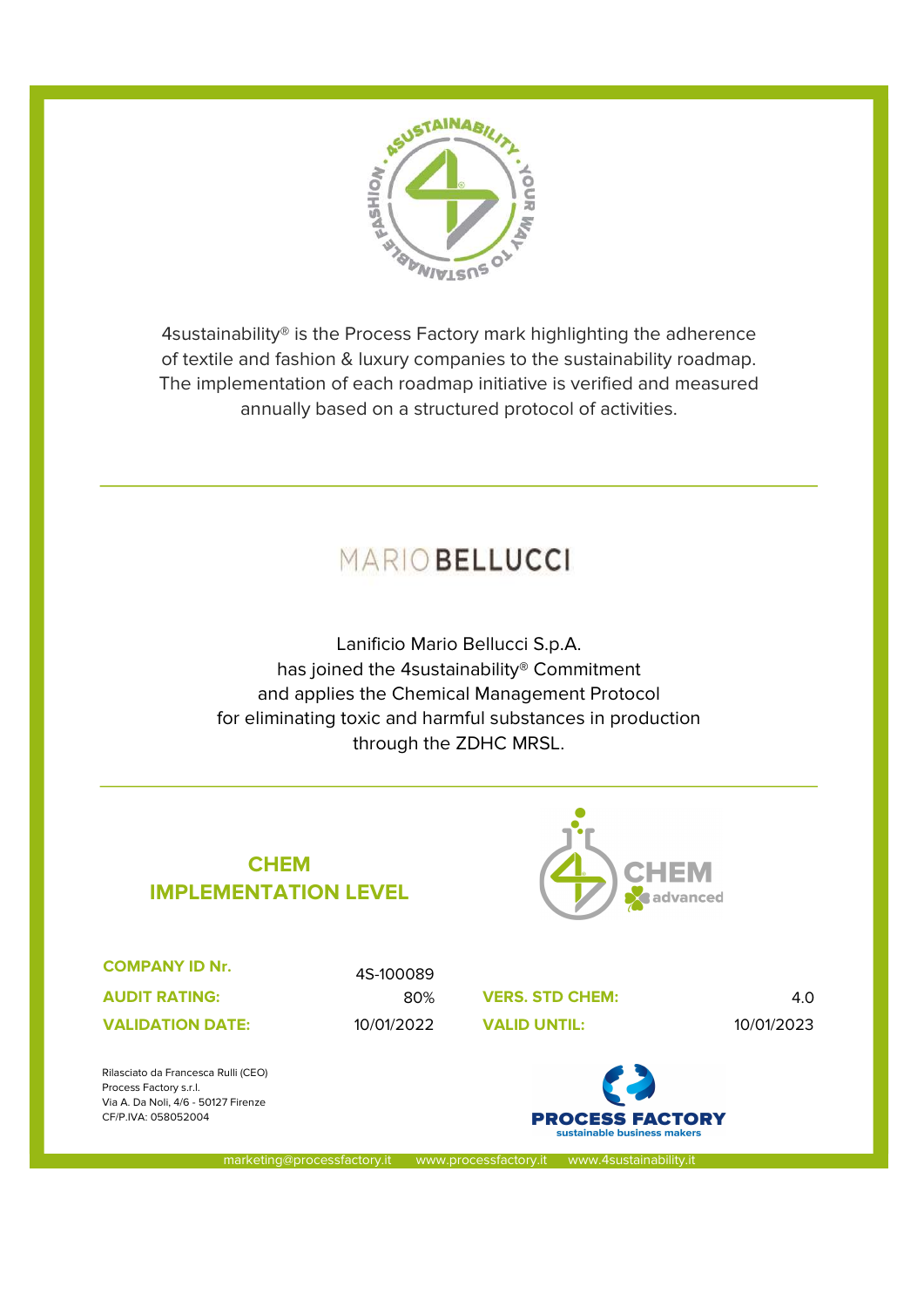

# **ABSTRACT**

## 4s Audit Report Chemical Management

Version 4.0



### Lanificio Mario Bellucci S.p.A.

#### 4s REQUIREMENTS

#### Management system

Evaluating the implementation of a chemical management system within the company. The verified requirements range from the presence and communication of an internal sustainability policy, to staff training, as well as to the definition of reduction targets and monitoring of over-time performance.

**Chemical risk management**<br>Assessing chemicals risk management within the factory. The verified requirements measure the chemical inventory information management, the related qualification level to ZDHC MRSL 2.0, and related pahse put plan and improvement plan.

#### Materials risk management

Assessing the management and control system of incoming materials and their compliance level with 4sustainability PRSL, as a tool for reducing the risk of incoming contamination in the production process.

#### Supply Chain assessment

Evaluating the company's supply chain management and assessment. The verified requirements measure the mapping activity, qualification, engagement, training and monitoring of subcontractors and material suppliers and all the procedures in place.

#### Process management

Assessing the production processes management and traceability. The verified requirements measure the correct functioning of the internal traceability system and its digitalization. Morover it includes processe due-diligence tests in order to monitor contamination on the products.

#### Chemical Health&Safety

Assessing health and safety requirement linked to chemical management. The verified requirements range from labeling, handling and storage of chemical products within the factory, to<br>emergency procedure and waste managemen

#### Output Management

Evaluating the company managament of process output. The verified requirements range from legal permission for emission to the control of waste water according to ZDHC Guidelines. for internal and external processes and final product testing.



### AUDIT RATING



### AUDIT DATE

07/12/2021

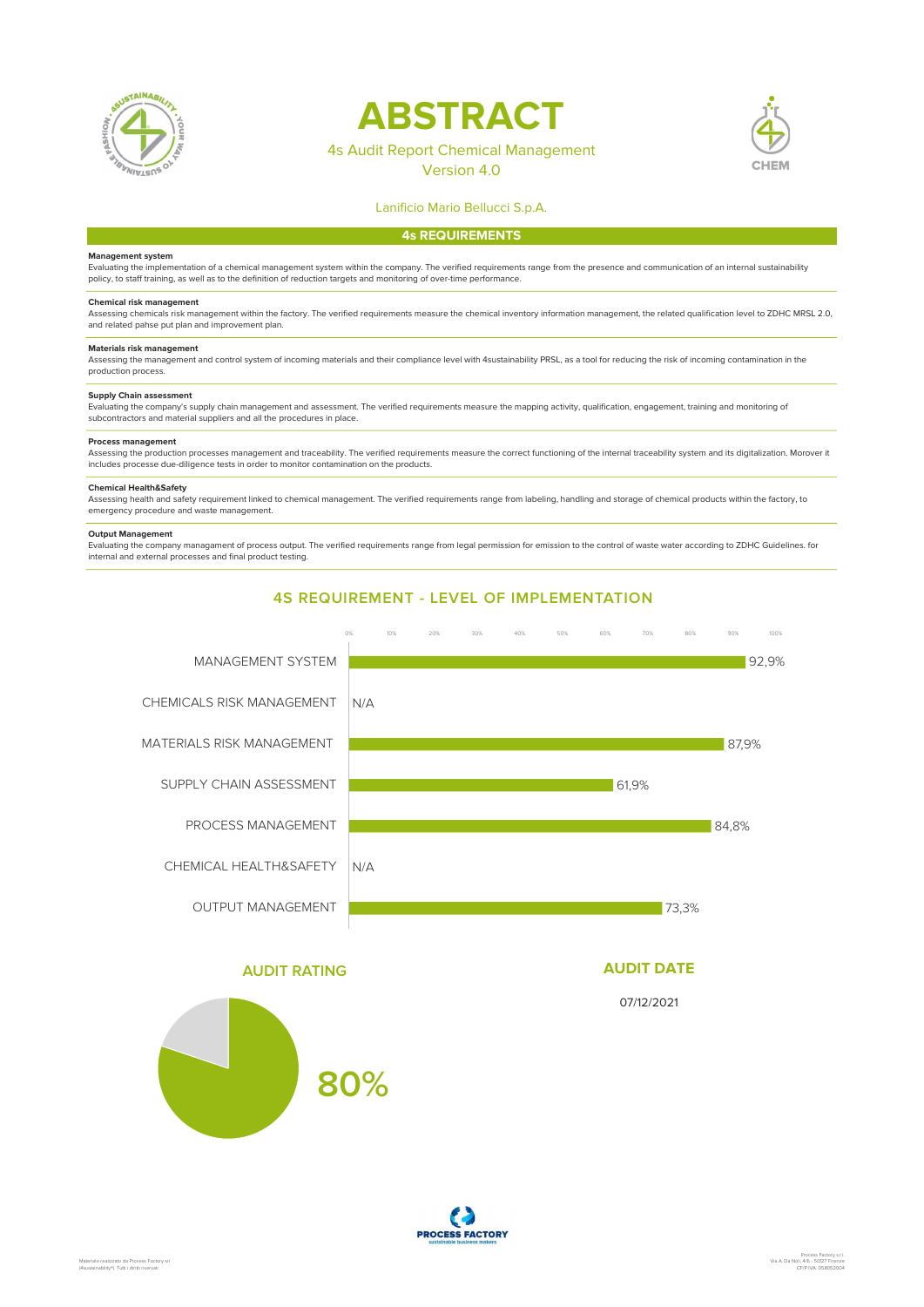#### PRODUCTION MODEL

### The company manfacture and sells yarn/fabric. The company does not carry out any internal process, and outsources processes of dyeing and finishing.

| and outsources processes or dyeling and imisming. |                                                                                                                                |
|---------------------------------------------------|--------------------------------------------------------------------------------------------------------------------------------|
| <b>Name of Internal Chemical Manager:</b>         | Alessio Pietrolungo                                                                                                            |
| ZDHC accredited training course and date:         | Introduction ZDHC 2017, Top Ten Issue ZDHC 16.05.2018 - Aggiornamento Corso ZDHC<br>01.10.2020 e Corso Waste Water 01.10.2020. |
| <b>INPUT</b>                                      |                                                                                                                                |
| CHEMICALS                                         |                                                                                                                                |



## 2% **31% методикалык кызмативдик кызмативдик кызмативдик кызмативдик кызмативдик кызмативдик кызмативдик кызмативди** 65% and the contract of the contract of the contract of the contract of the contract of the contract of the contract of the contract of the contract of the contract of the contract of the contract of the contract of the co  $2\%$   $\int$   $^{2\%}$ RAW MATERIALS SUPPLIERS RATING

- % of purchases from material suppliers with high rating
- % of purchases from material suppliers withmedium rating
- $\blacksquare$  % of purchases from material suppliers with low rating
- $\equiv$  % of purchases from material suppliers with no rating

#### **PROCESS**

#### CHEMICAL HIGH-RISK EXTERNAL PROCESSES SUBCONTRACTORS RATING



- % of externalised volume to high-risk processes subcontractor with high rating
- $\bullet$  % of externalised volume to high-risk processes subcontractors with medium rating
- % of externalised volume to high-risk processes subcontractors with low rating
- 88% **of externalised volume to high-risk processes subcontractors with no rating**

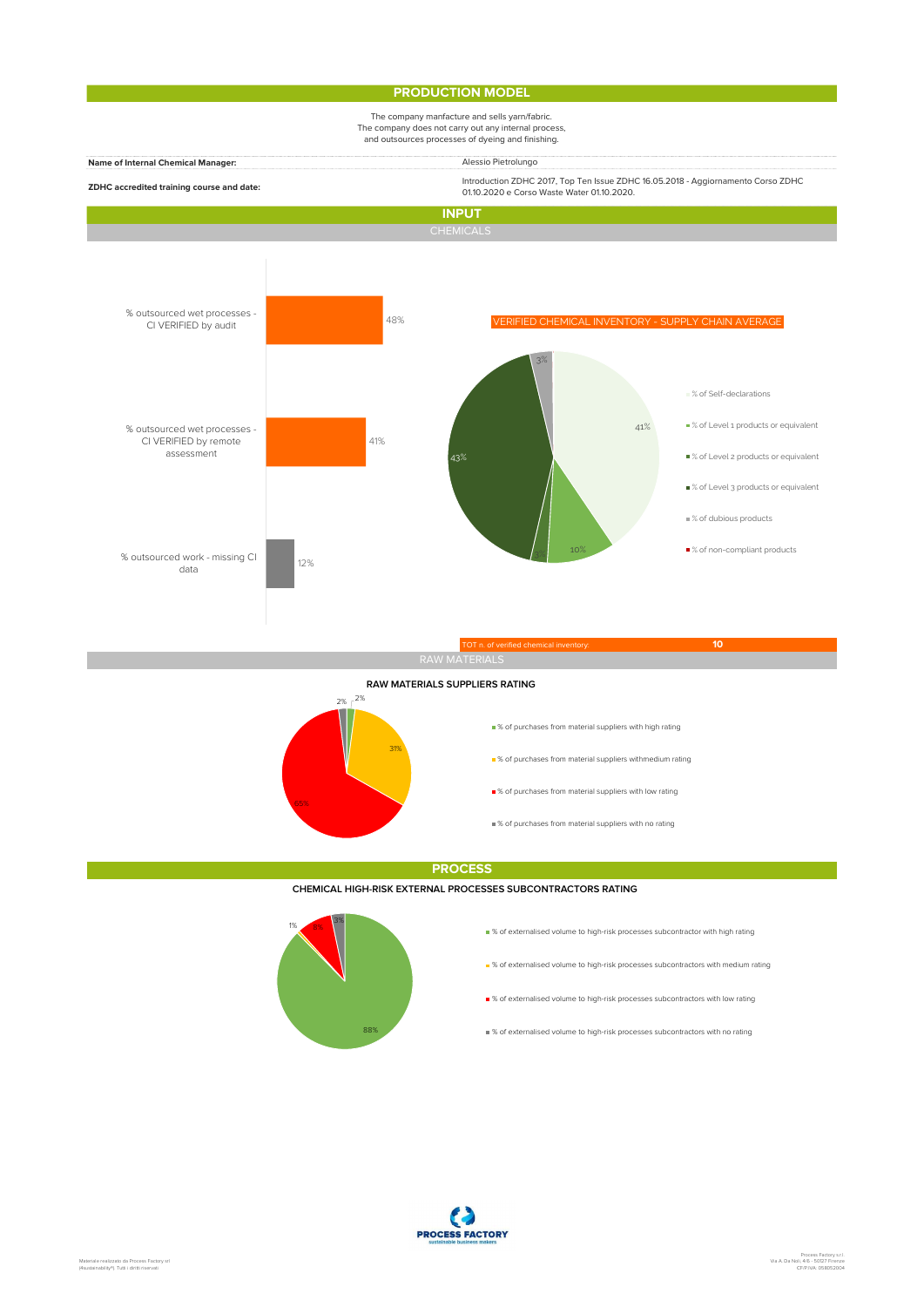